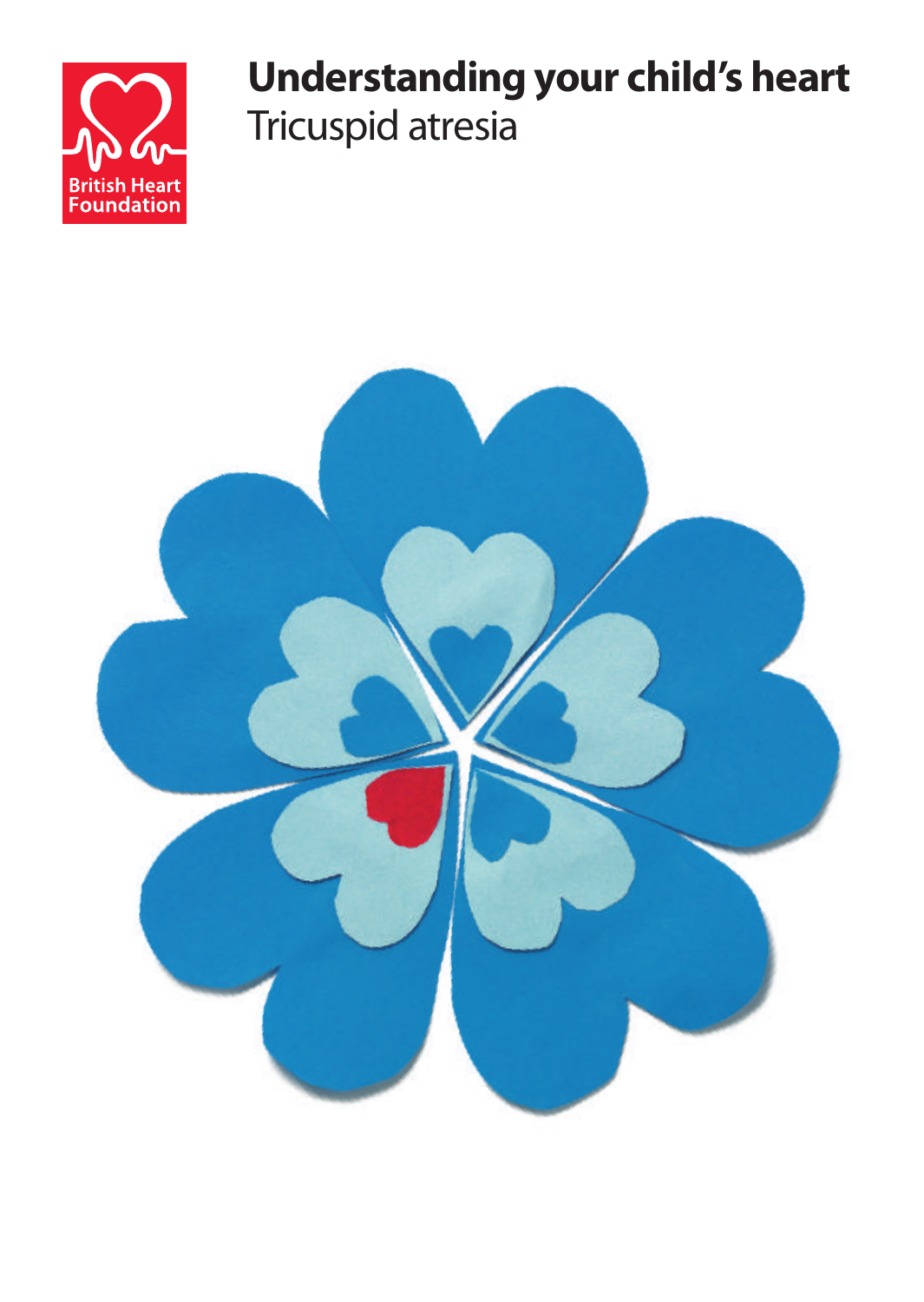## **Contents**

| About this booklet                                 | 5  |
|----------------------------------------------------|----|
| The normal heart                                   | 6  |
| What is congenital heart disease?                  | 8  |
| What causes congenital heart disease?              | 8  |
| Why me? Why my child?                              | 9  |
| What is tricuspid atresia?                         | 10 |
| What are the symptoms of tricuspid atresia?        | 12 |
| What other conditions are associated with          |    |
| tricuspid atresia?                                 | 12 |
| How is tricuspid atresia diagnosed?                | 13 |
| How is tricuspid atresia treated?                  | 14 |
| What happens as my child grows up?                 | 19 |
| The specialist centre for congenital heart disease | 20 |
| Coping with everyday life                          | 22 |
| General advice for the future                      | 25 |
| What is the risk of having another child with      |    |
| congenital heart disease?                          | 27 |
| Support                                            | 28 |
| About the British Heart Foundation                 | 29 |
| References                                         | 31 |
| Contacts                                           | 32 |
| Hospital visits                                    | 33 |
| The medical terms and what they mean               | 34 |
| Index                                              | 36 |
| Have your say                                      | 39 |

You can go directly to the coloured section to read about your child's heart condition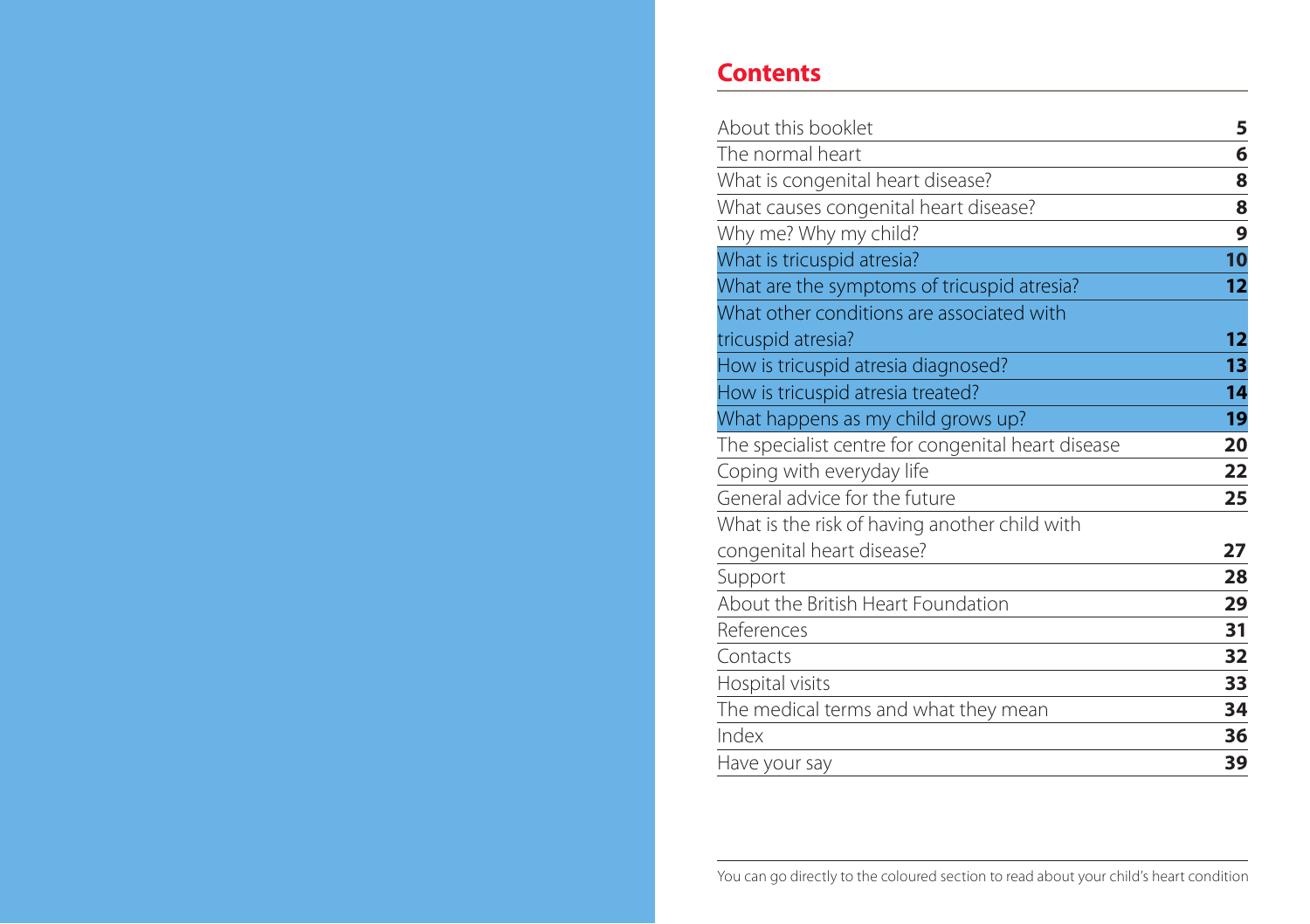

# **About this booklet**

This booklet is written for the parents of babies and children with tricuspid atresia, and for their relatives and friends. It explains:

- **•** what tricuspid atresia is and how it is diagnosed
- **•** how tricuspid atresia is treated
- **•**the benefits and risks of treatments
- **•** how to cope as a parent of a child with tricuspid atresia
- **•** where to go for more support.

This booklet does not replace the advice that doctors or nurses may give you, but it should help you to understand what they tell you.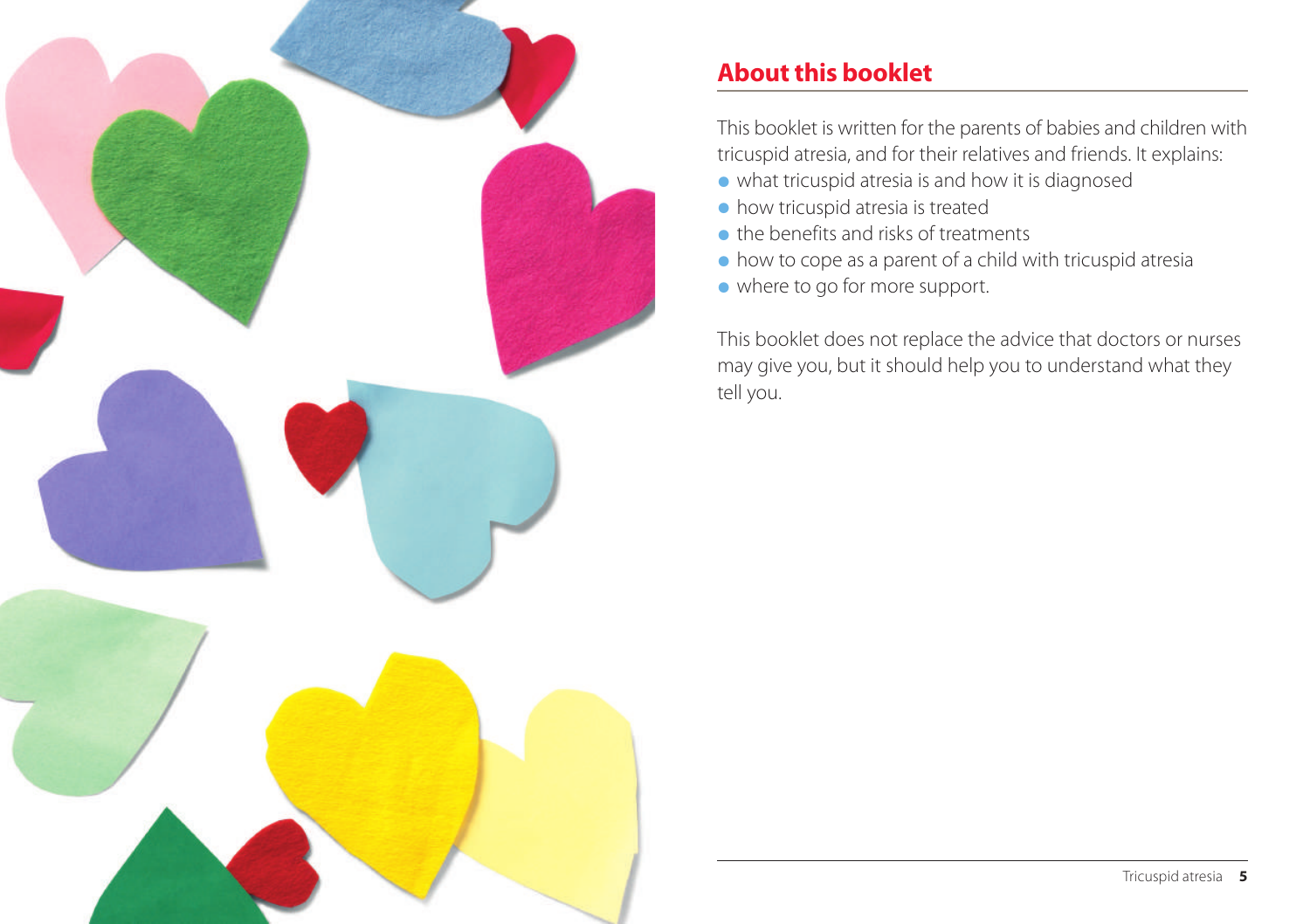## **The normal heart**

The heart is a muscular pump which pumps blood through the body and lungs. There are four chambers in the heart. The two upper ones are called the right atrium and left atrium. These are separated by a wall called the atrial septum. The two lower chambers are called the right and left ventricles, and are separated by a wall called the ventricular septum. See the illustration opposite.

On each side of the heart, blood passes from the atrium, through a heart valve – the tricuspid valve on the right, and the mitral valve on the left – into the ventricle. The ventricles are the main pumping chambers of the heart. Each ventricle pumps blood out into an artery. The right ventricle pumps blood – blue in the illustration – into the pulmonary artery (the blood vessel that takes blood to the lungs). The left ventricle pumps blood – red in the illustration – into the aorta (the blood vessel that takes blood to the rest of the body). Blood flows from the right side of the heart, through the pulmonary valve into the pulmonary artery, and then to the lungs where it picks up oxygen. The oxygen-rich blood flows back into the left side of the heart through the pulmonary veins. The left ventricle then pumps the oxygen-rich blood out of the heart through the aortic valve and into the aorta, and all around the body. The blood then returns to the right side of the heart through two main veins – one from the upper body (superior vena cava), and the other from the lower body (inferior vena cava).

## **The normal heart**

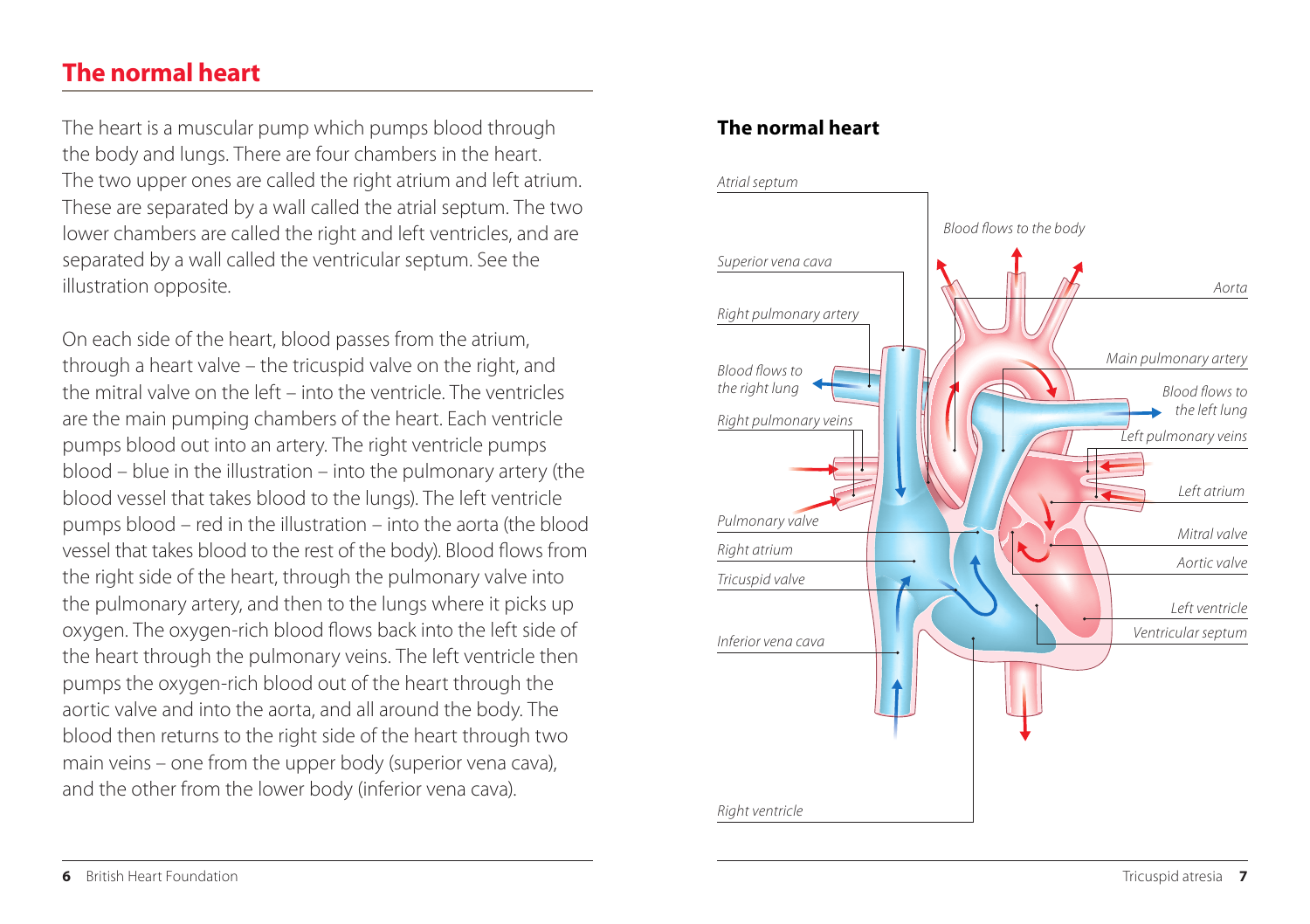## **What is congenital heart disease?**

Congenital heart disease is an abnormality of the heart that developed in the womb. In some cases, congenital heart disease is diagnosed when the baby is still developing in the womb, but in most cases the problem is not discovered until after the baby is born. There are lots of different types of congenital heart disease. *Tricuspid atresia* is a very serious type.

## **What causes congenital heart disease?**

We know that, in most cases of congenital heart disease, something has gone wrong in the early development of the fetus, at the very early stages of the pregnancy. In most cases, we don't understand why the baby's heart did not develop normally. In some cases, congenital heart disease can be part of a syndrome that the baby is born with. (A syndrome means a group of symptoms that appear together.)

# **Why me? Why my child?**

It is not unusual for parents of children with congenital heart disease to blame themselves or to be angry. Anger, disappointment, fear and guilt are all normal feelings to have when you are told that there is something wrong with your child. At first it may be difficult to cope with and it can take a while for the news to sink in.

Many pregnant women or mothers, and their partners, ask themselves what they did during their pregnancy that could have caused their baby's heart to develop with heart disease. But the reality is that it can happen to anyone. In fact congenital heart disease happens in about 7 in every 1,000 pregnancies.<sup>1</sup> For more than half of these children, the heart disease is only a minor problem which either doesn't need any treatment, or which can be successfully corrected with surgery. problem which either doesn't need any treatment, or which can be successfully corrected with surgery. For others it is more serious and, sadly, some children don't survive. However, thanks to advances in diagnosis and treatment, most children can be helped to have a good quality of life.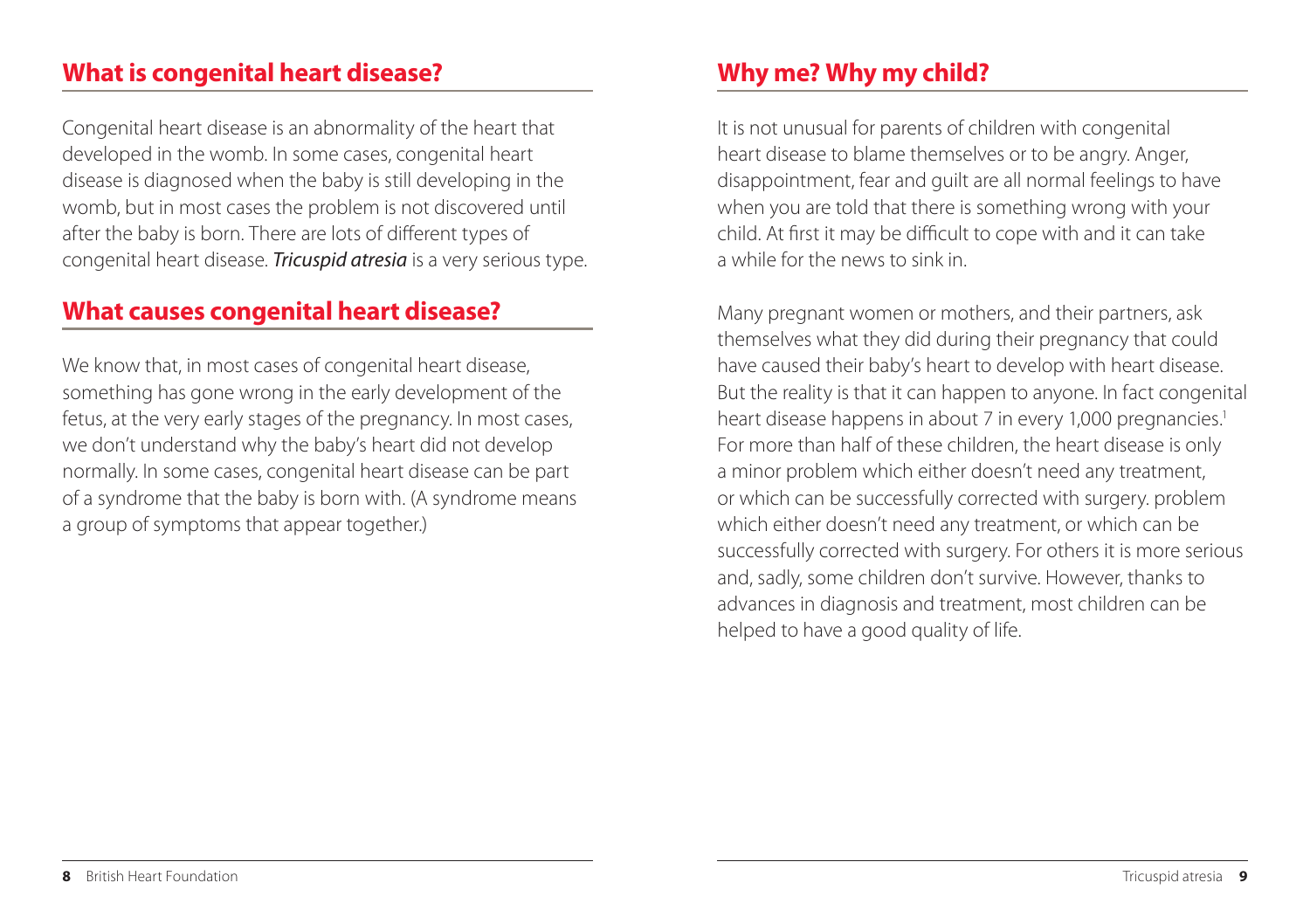## **What is tricuspid atresia?**

#### **The normal heart**



Tricuspid atresia is a very serious type of congenital heart condition. There are three main abnormalities:

**•** The tricuspid valve failed to develop, so there is no connection between the right atrium and the right ventricle. Instead, blood flows to the left atrium through a hole in the atrial septum.

#### **Tricuspid atresia**



- **•** The right ventricle is very small.
- **•** There is a hole in the ventricular septum the wall between the two ventricles. This is called a *'ventricular septal defect'*.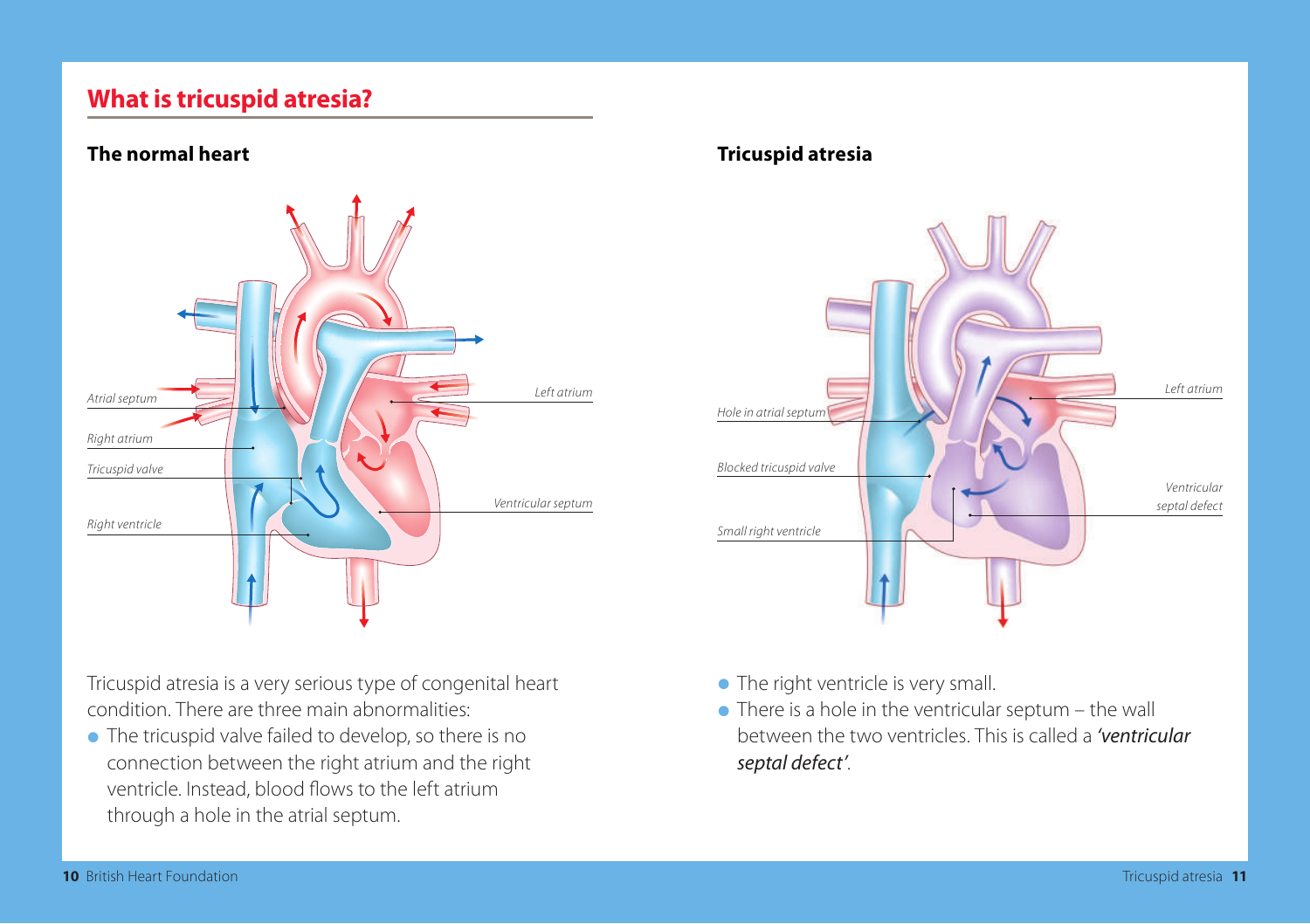In the normal heart, blood flows from the right atrium through the tricuspid valve to the right ventricle, and from there it goes through the pulmonary artery to the lungs. (See the illustration on page 10.) In children with tricuspid atresia, the blood cannot flow from the right atrium into the right ventricle. Instead, it flows from the right atrium to the left atrium through a hole in the atrial septum. From the left atrium, the blood flows to the left ventricle, which pumps blood to both the aorta and (through the ventricular septal defect) to the pulmonary artery. (See illustration on page 11).

## **What are the symptoms of tricuspid atresia?**

The symptoms of tricuspid atresia vary from one child to another, depending on exactly which abnormalities they may have. Some children look remarkably well, some children become blue if there is too little blood flowing to the lungs, while others become breathless early in life if there is too much blood flowing to the lungs. Children who are breathless may not gain weight normally.

## **What other conditions are associated with tricuspid atresia?**

Children with tricuspid atresia may also have other abnormalities of the heart. In some children, the main arteries are 'transposed'. This means that the aorta arises from the right ventricle instead of the left, and the

pulmonary artery arises from the left ventricle instead of the right. In some children there may be a narrowing in the aorta, known as *coarctation of the aorta*. Others may have *pulmonary stenosis* (narrowing of the pulmonary valve), or *pulmonary atresia* (complete blockage of the pulmonary valve). So, some children will have too much blood flowing to the lungs, and some will have too little. Your cardiologist will discuss your child's individual condition with you.

## **How is tricuspid atresia diagnosed?**

In some cases, tricuspid atresia may be detected before birth, but in other cases it is not diagnosed until after the baby is born. Usually, the only test that is needed to make the diagnosis is an *echocardiogram*. This is an ultrasound scan of the heart. It is very similar to the scans that are carried out during pregnancy. It doesn't hurt your baby at all.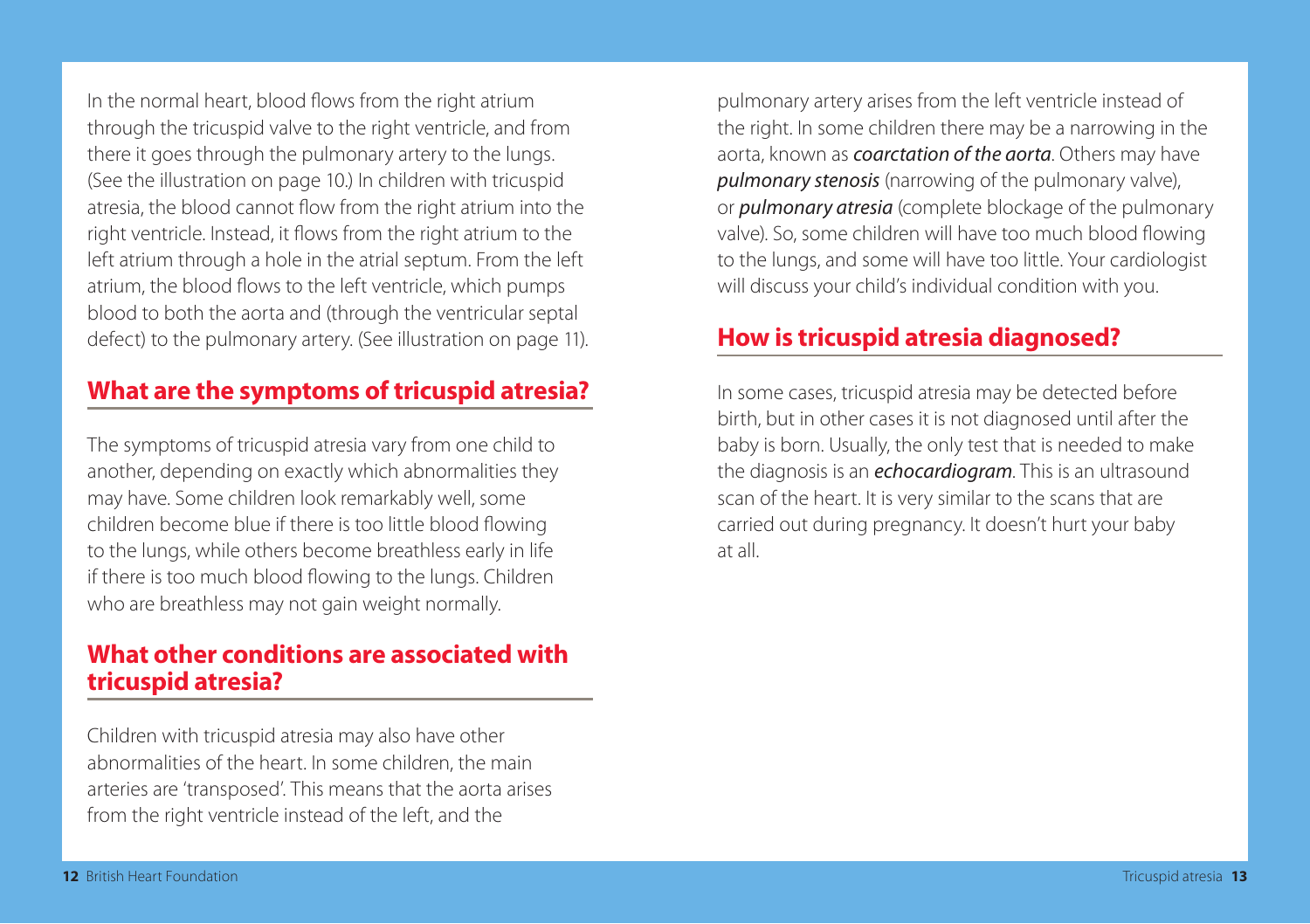## **How is tricuspid atresia treated?**

It is not possible to correct tricuspid atresia with surgery, but there are operations which can help children to have a reasonable quality of life.

Surgery is carried out in stages as your child grows. The type and timing of surgery recommended for an individual child with tricuspid atresia will depend on which abnormalities they have. Some children don't need any surgery until they are a few years old, but most will need some treatment as young children.

#### **Initial surgery**

Children who have too much blood flowing to the lungs need surgery to reduce the blood flow. This is called *pulmonary artery banding*. Children with too little blood flowing to the lungs need surgery to increase the flow. This is called a *shunt operation*. We explain more about these treatments below. Children with coarctation of the aorta will also need to have this repaired. Your cardiologist will explain what type of treatment is recommended for your child.

#### Pulmonary artery banding

This is an operation to reduce the blood supply to the lungs. The timing of the operation depends on how breathless the baby becomes. Sometimes it is needed within the first few months of life.

#### **Tricuspid atresia with a pulmonary artery band**

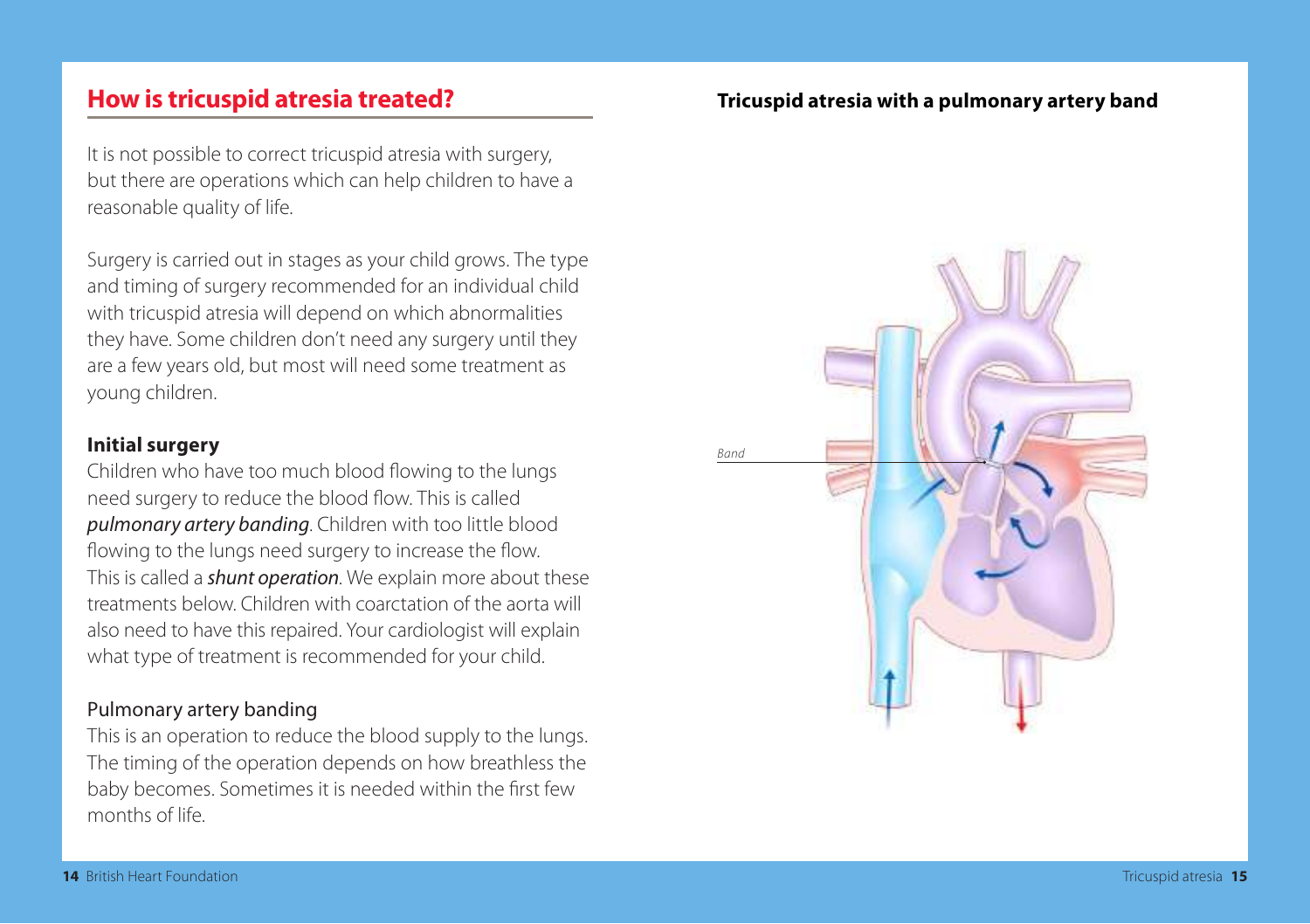This surgery involves placing a band around the pulmonary artery to narrow it. This is done without using a heart-lung bypass machine, but your baby will be given a general anaesthetic. The surgery usually leaves a scar at the side of the chest rather than in the middle. The band reduces the high blood flow to the lungs, reducing breathlessness and lowering the blood pressure in the pulmonary artery, to try to prevent lung damage. (See the illustration on page 15).

Your baby will need to stay in hospital for several days after the operation. You will need to take your baby to the outpatients department a few weeks after the operation, to see the paediatric cardiologist for a check-up.

#### Arterial shunt operation

For this operation your child will need to have a general anaesthetic. The operation does not usually involve the use of a heart-lung machine. An arterial shunt operation involves placing a small tube made of synthetic material between a branch of the aorta and the pulmonary artery. (See the illustration opposite).

The surgery usually leaves a scar at the side of the chest rather than in the middle. The shunt allows more blood to flow to the lungs and makes the baby pinker.

#### **Tricuspid atresia with a shunt**

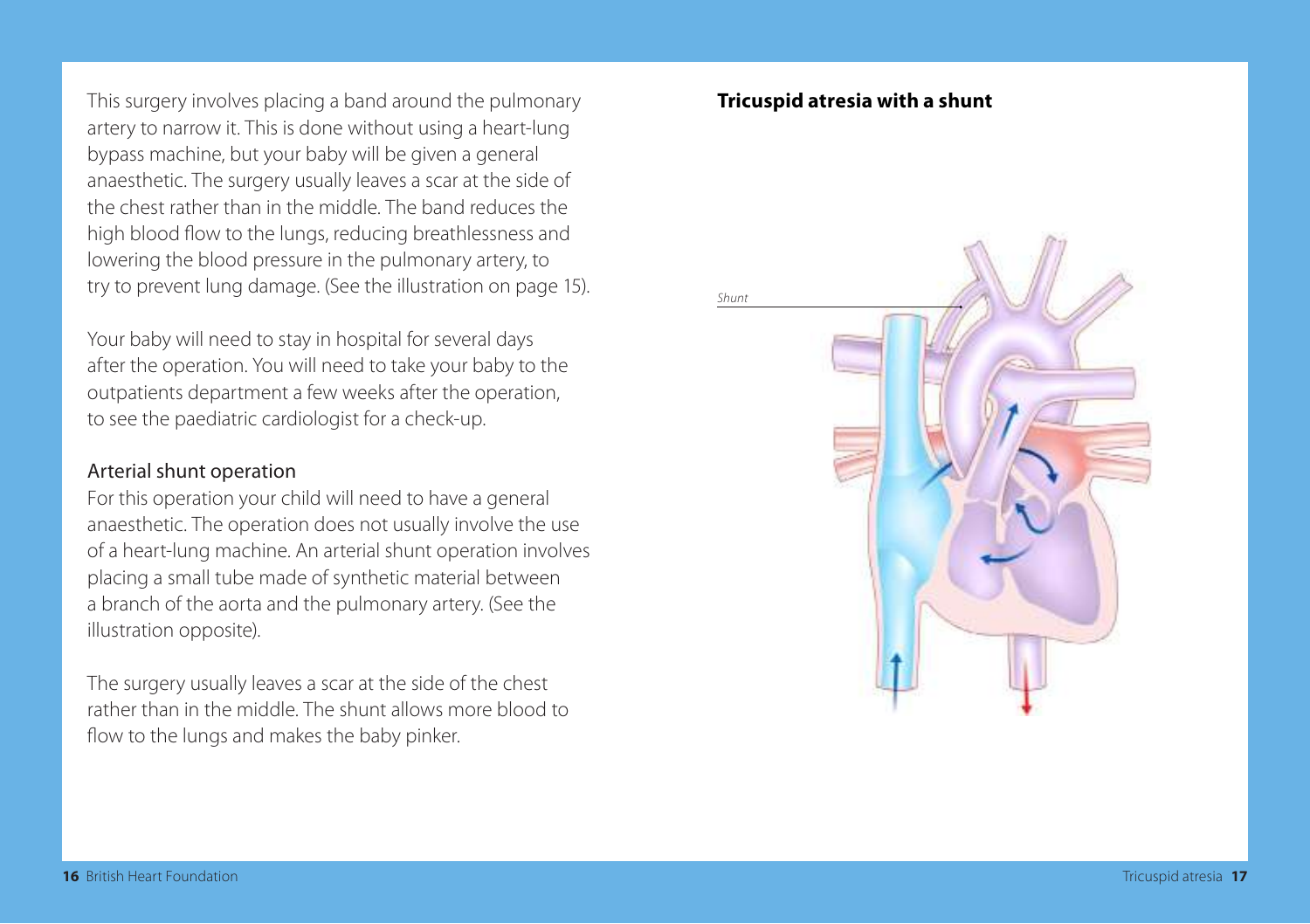Your baby will need to stay in hospital for several days after the operation. You will need to take him or her to the outpatients department a few weeks after the operation, to see the paediatric cardiologist for a check-up.

#### What risks are involved with pulmonary artery banding or an arterial shunt operation?

About 96 of every 100 children who have pulmonary artery banding or an arterial shunt operation survive the surgery.<sup>2</sup> However, a small proportion of these will need another operation quite soon after the first one, either to tighten the band or to enlarge the shunt.

#### **Further surgery**

The exact nature and timing of any further surgery will depend on your child's progress. The type of surgery most commonly carried out is a *cavopulmonary shunt,* which involves connecting the superior vena cava directly to the pulmonary arteries. Further surgery after this usually involves redirecting the blood flow from the inferior cava to the pulmonary artery. This is called a *total cavopulmonary connection*, or *TCPC* for short. For more information on these treatments, see our booklet *Understanding your child's heart: Single ventricle circulation*.

Your cardiologist will explain what type of treatment is recommended for your child.

# **What happens as my child grows up?**

Tricuspid atresia is a complex condition, and even with surgical treatment it cannot be corrected. Although surgery can give a reasonable quality of life, the operations are relatively new so we do not know how long children with this condition will live for. The longest survivors at present are in their 30s. Heart transplantation may be an option for some patients, although this is rarely considered before adulthood.

Children with tricuspid atresia are almost always limited to some extent in their physical activities, but specific restrictions on exercise are usually not necessary. It is usually best to allow children with this condition to join in with their friends' activities, including some sport at school, and for them to judge for themselves what they are able to do.

Whatever type of treatment your child has for tricuspid atresia, regular check-ups with a cardiologist are very important – not just in childhood, but throughout adult life too.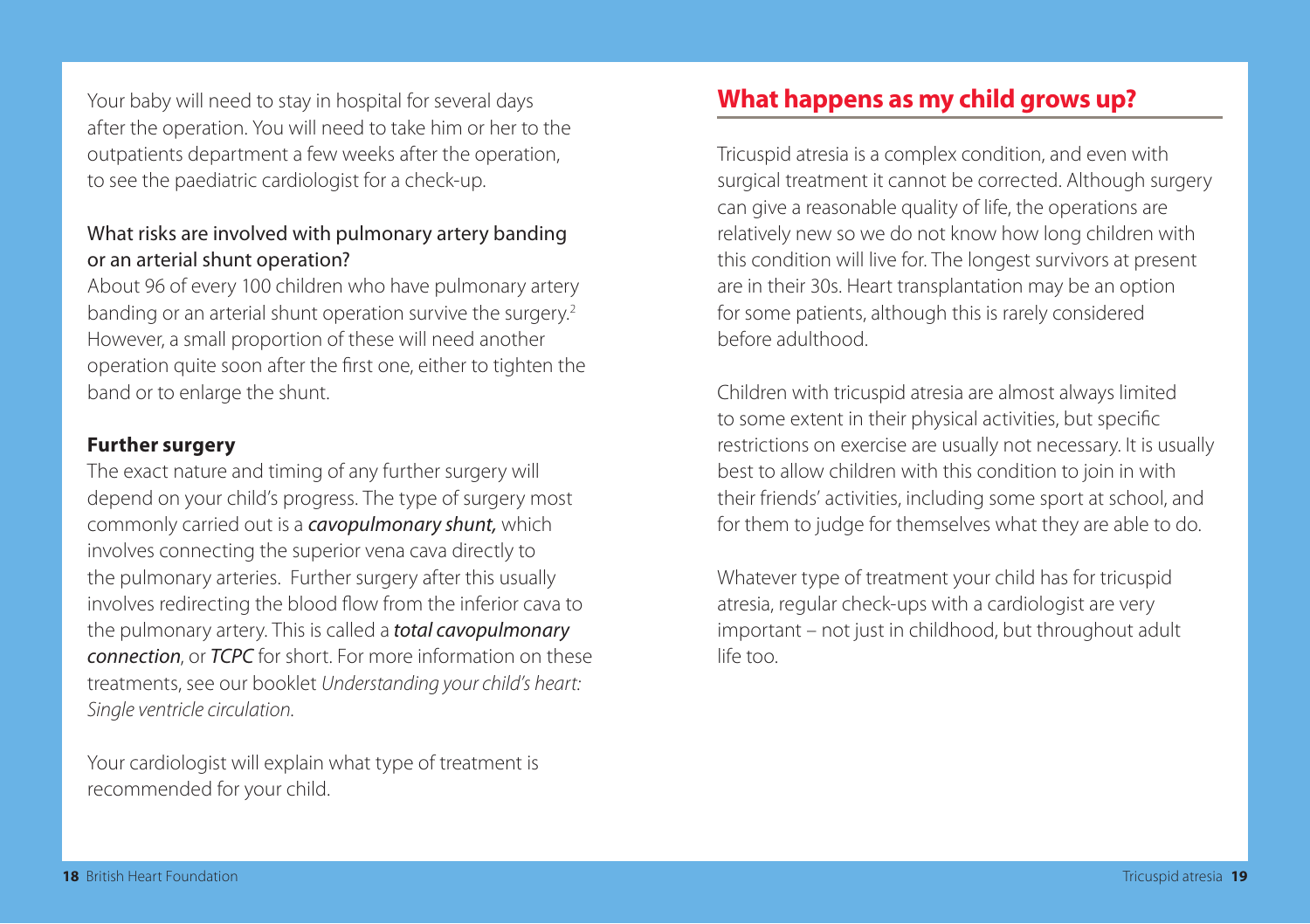## **The specialist centre for congenital heart disease**

Your child will continue to have check-ups at a specialist centre for congenital heart disease throughout their life. Up to the age of about 16, he or she will go to a specialist centre for children with congenital heart disease (paediatric cardiac centre).

If the specialist centre is quite a distance from your home, it may be possible to make arrangements for your child to be looked after under a 'shared care' system (some general hospitals have paediatricians who have had special training in cardiology). This means that your child will be looked after locally, but will go to the specialist centre for specialised treatment. (See page 24 for information about claiming travel expenses for visits to the specialist centre.)

#### **The specialist team**

At the specialist centre, a large multidisciplinary team of people will be involved in caring for your child and your family's needs. (Multidisciplinary means that it includes several different types of health professionals.) The team usually consists of:

- **•** a consultant paediatric cardiologist
- **•** a specialist registrar (a doctor who is specifically training in children's heart problems)
- **•** a cardiac nurse specialist or cardiac liaison nurse
- **•** a consultant paediatric surgeon or paediatric cardiothoracic surgeon
- **•** cardiac technicians
- **•** a paediatric physiotherapist
- **•** a paediatric dietitian
- **•** ward-based paediatric nurses
- **•** a social worker
- **•** an occupational therapist
- **•** a speech and language therapist, and
- **•** a play specialist.

All of these people are involved in planning the care for each patient. You probably won't need to see all of them, but it is important to know who is there and available to help you with any problems you may come across. For example, the social worker can be a very useful source of information on what benefits you might be entitled to claim, and whether you can claim your travel expenses for visiting your child in hospital, or for visits to the specialist centre. (For more on this, see page 24.)

The specialist centre will also have access to psychology services which you can use to help your child or your family if you need help at difficult times.

### **Specialist adult congenital heart disease centres**

When your child grows into adulthood, it is important that he or she carries on going to a specialist centre for check-ups. There are several specialist centres in the UK for adults with congenital heart disease. Your child's care will be transferred to an adult specialist centre usually at around the age of 16. These centres usually have a multidisciplinary team with the same mix of professionals as in the children's specialist centre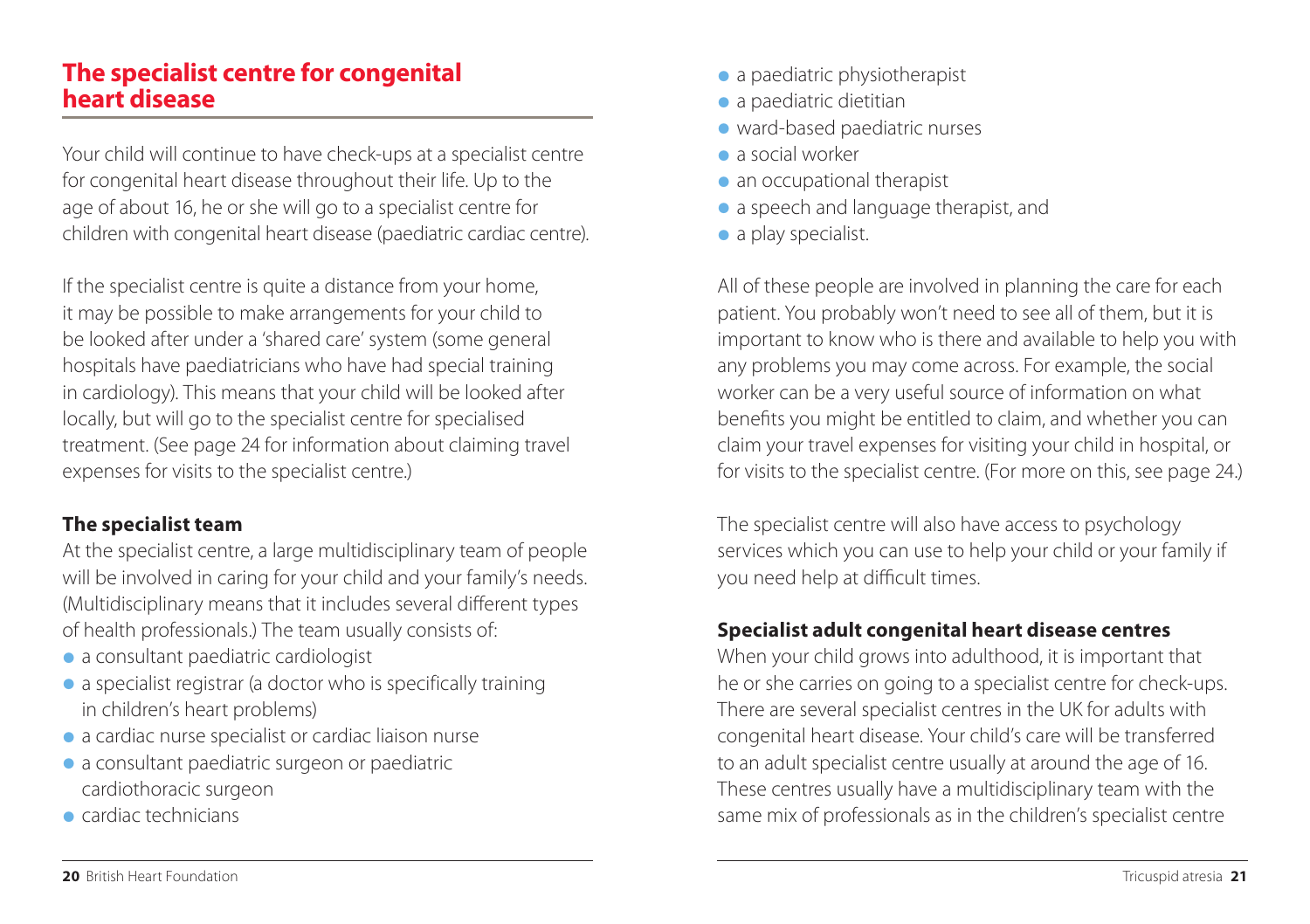(see page 20). When your child is nearing adulthood, your specialist paediatric centre will start preparing you and your child for the move to the adult specialist centre, to make the transition as smooth as possible.

## **Coping with everyday life**

Having a child with a heart condition in hospital can be very difficult for a number of reasons. You are having to care for your child in hospital, and may be anxious about the treatment your child has to have or how well he or she is recovering. You might also be worrying about being away from home, or about your other children and who's looking after them, or about your work or your finances.

Hospital staff recognise the stress that you and your family might be under. Ask the nurse who is looking after your child about the support services available within the hospital – such as psychology services, welfare rights advisers and social workers. Below we give a brief guide to the benefits and help you may be able to get.

### **Financial issues**

Financial problems may arise because you need to stay in hospital with your child. The hospital may be a long way from home, and you may not know how long you will need to stay there for. This can affect your finances, as you may have to take time off work and will have extra costs such as travel expenses and buying meals while in hospital. This can be an extra anxiety, and difficult to cope with.

If you are worried about your finances, it is important to discuss your situation with a hospital social worker or cardiac liaison nurse, or with the Citizens Advice Bureau. They may be able to advise you on the benefits you can claim. Also, an organisation called Working Families can give you advice on the phone – on 0800 013 0313 – about your rights as an employee if you need to take time off work to be with your child.

#### **Low-income benefits**

Benefits for people on a low income include Income Support, housing and council tax benefits, and Tax Credits. If your income goes below a certain amount, you may be able to claim benefits. However, you have to meet certain criteria in order to get these benefits. The criteria vary from one benefit to another, so you should get specialist advice from a hospital social worker, Citizens Advice Bureau or Jobcentre Plus.

### **Disability benefits**

Some children with congenital heart disease will qualify for a *Disability Living Allowance* (DLA), but most will not. Ask the specialist nurse or social worker for advice. If your child needs extra care because of his or her condition, you may be able to apply for this benefit. There is a mobility and a care component to the benefit. It can be difficult to get Disability Living Allowance for a child. You will need to show that your child needs more attention or supervision than other children of the same age. To get a claim form for Disability Living Allowance, call 0800 88 22 00. Or you can get a form from your GP or your local Jobcentre Plus office, or claim online at www.direct.gov.uk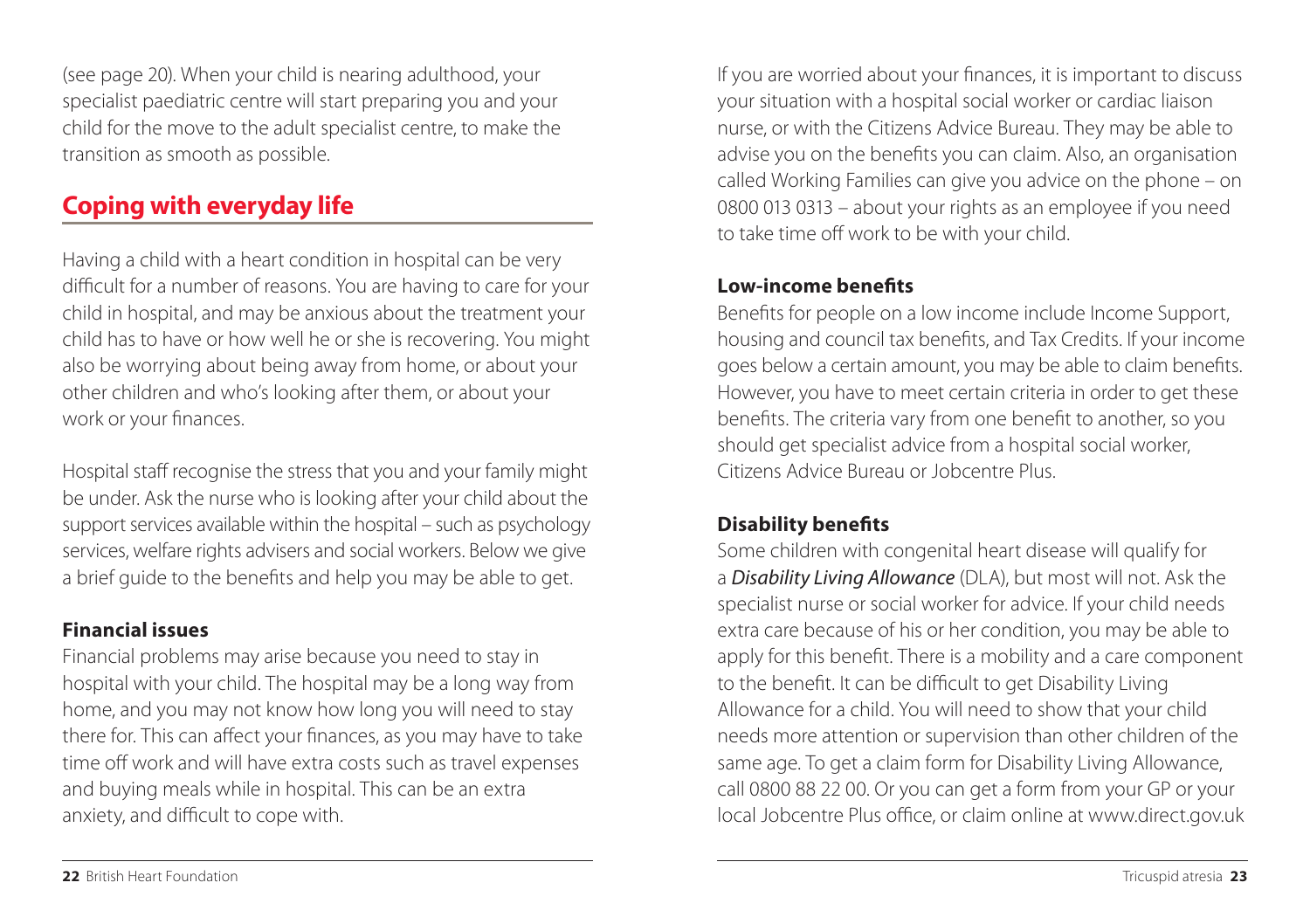#### **Carer's Allowance**

You may be entitled to *Carer's Allowance* if your child is awarded the middle or higher care component of Disability Living Allowance. However, you will only get Carer's Allowance if your earnings are below a certain limit. To get a claim form for the Carer's Allowance, call 01253 856 123. Or you can get a claim form from your local Jobcentre Plus, or claim online at www.direct.gov.uk

### **Fares to hospital**

If you get Income Support, or have a Tax Credit exemption card, or are assessed as being on a low income, you are entitled to get reimbursed for your fares to hospital appointments and inpatient treatment. If you think you might qualify because of your income, complete a form HC1. To get one, call 0845 850 1166. The forms are usually also available from Jobcentre Plus offices and NHS hospitals.

### **Fares for visiting your child in hospital**

If you are getting Income Support, income-based Jobseeker's Allowance, or Pension Credit, you may be able to get help towards the cost of fares for hospital visiting, from the Social Fund. You should apply for a Community Care Grant on form SF300, which is available from your local Jobcentre Plus office or from the website of the Department for Work and Pensions at www.dwp.gov.uk. However, these payments are not given in all cases.

The benefits system is very complex, so it is important to get specialist advice on what you may be entitled to, from the hospital social worker or Citizens Advice Bureau.

# **General advice for the future**

#### **Endocarditis**

Everyone who has tricuspid atresia is at risk of getting *infective endocarditis*, both before and after surgery or treatment. Infective endocarditis is a rare condition where the inner lining of the heart, most commonly one of the heart valves, becomes infected.

Infective endocarditis is a serious condition which can be life-threatening if it's not treated quickly. Nowadays, if it is diagnosed early, most people with it will recover well with antibiotic treatment, although some damage may occur to the heart valves as a result of the infection.

Endocarditis is caused by a bacterium, or (rarely) another type of infective organism that is in the bloodstream, which settles onto the abnormal structure or defect in the heart. Although it is not possible to prevent all bacteria from getting into the bloodstream, there are some things your child can do, as he or she grows up, to reduce the risk of getting endocarditis:

- **•** Maintain good oral hygiene and have regular check-ups with a dentist
- **•** Avoid body piercing and tattooing
- **•** Never inject recreational drugs.

If your child develops flu-like symptoms with a temperature which persist for over a week, you should visit your GP as your child may need a blood test. Make sure that the GP knows that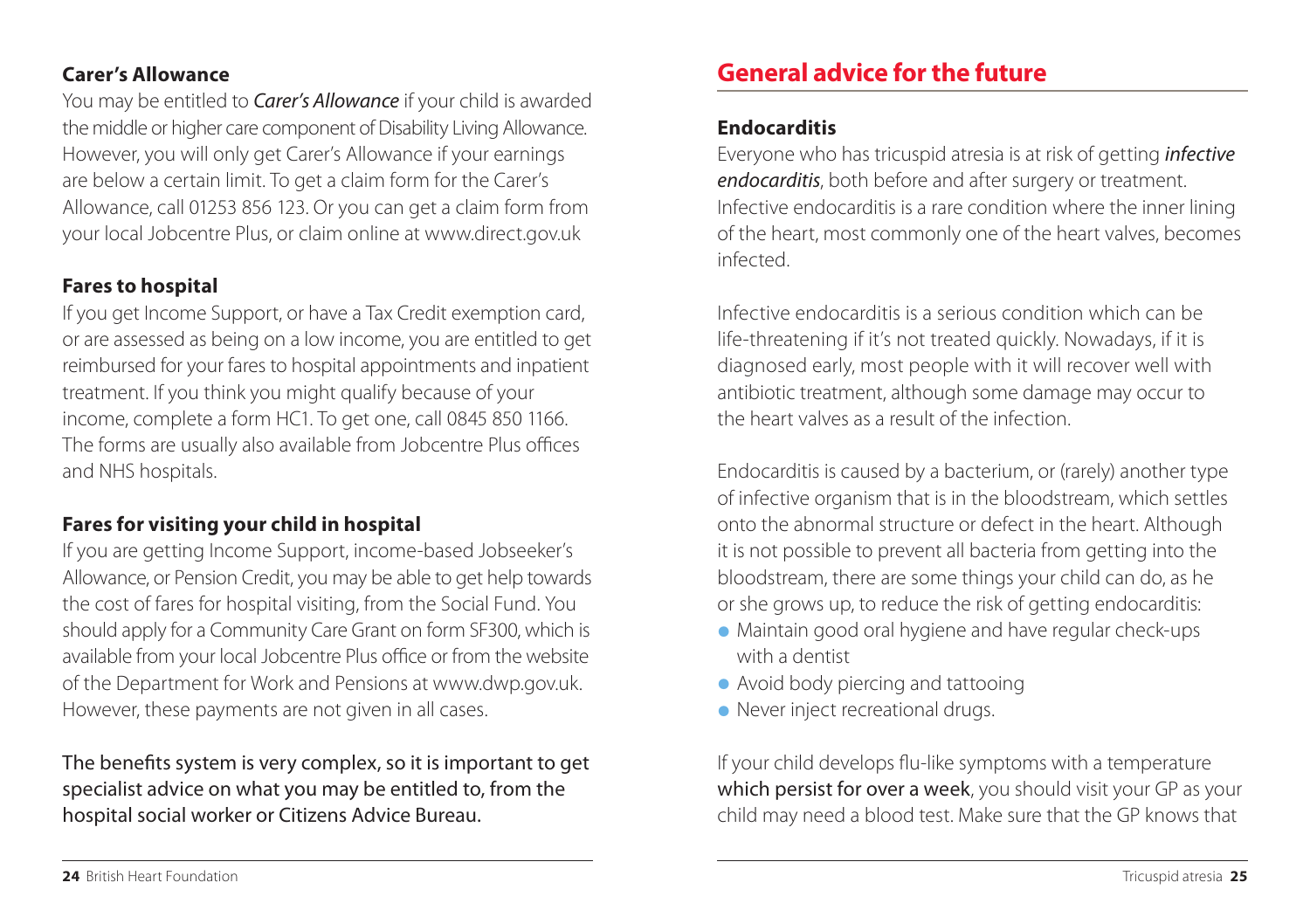your child is at increased risk of getting endocarditis. You can do this by showing the GP an *Endocarditis warning card*. You can get this card from the British Heart Foundation (BHF) by calling either the Heart HelpLine on 0300 330 3311 (local rate number) or the BHF Orderline on 0870 600 6566.

## **Pregnancy**

If you have a daughter with congenital heart disease, you need to be aware that pregnancy could carry risks to both the mother and the baby. So, when your daughter gets older, it's particularly important that she avoids having an unplanned pregnancy. You will need to discuss this with your daughter in whichever way you, as a parent, think is appropriate for her. If your daughter wants to have a baby, it's best that she speaks to her cardiologist about it first, so that the pregnancy can be planned for when your daughter's heart condition is most stable.

People who have congenital heart disease themselves have an increased risk of having a child with a heart problem. This applies to both males and females. You can discuss this with your cardiologist. Early scans in pregnancy can be arranged to look for heart disease in the baby.

## **What is the risk of having another child with congenital heart disease?**

If you have one child with congenital heart disease, there is about a 1 in 50 chance of having another child with congenital heart disease.3 However, this risk may be higher (or lower) depending on the type of congenital heart disease your child has. Because your risk of having another child with congenital heart disease is higher than it is for other people, you may be offered a special scan at an early stage in future pregnancies, to look at the baby's heart. Ask your midwife or GP for more information on having a scan earlier than usual.

If you have had two children with congenital heart disease, the risk of having another child with heart disease rises to about a 1 in 10 chance. This may sound like a high risk, but you still have a much better chance of the baby's heart being normal than abnormal. If there is a recurrence, the heart disease may not always be of the same type.<sup>3</sup>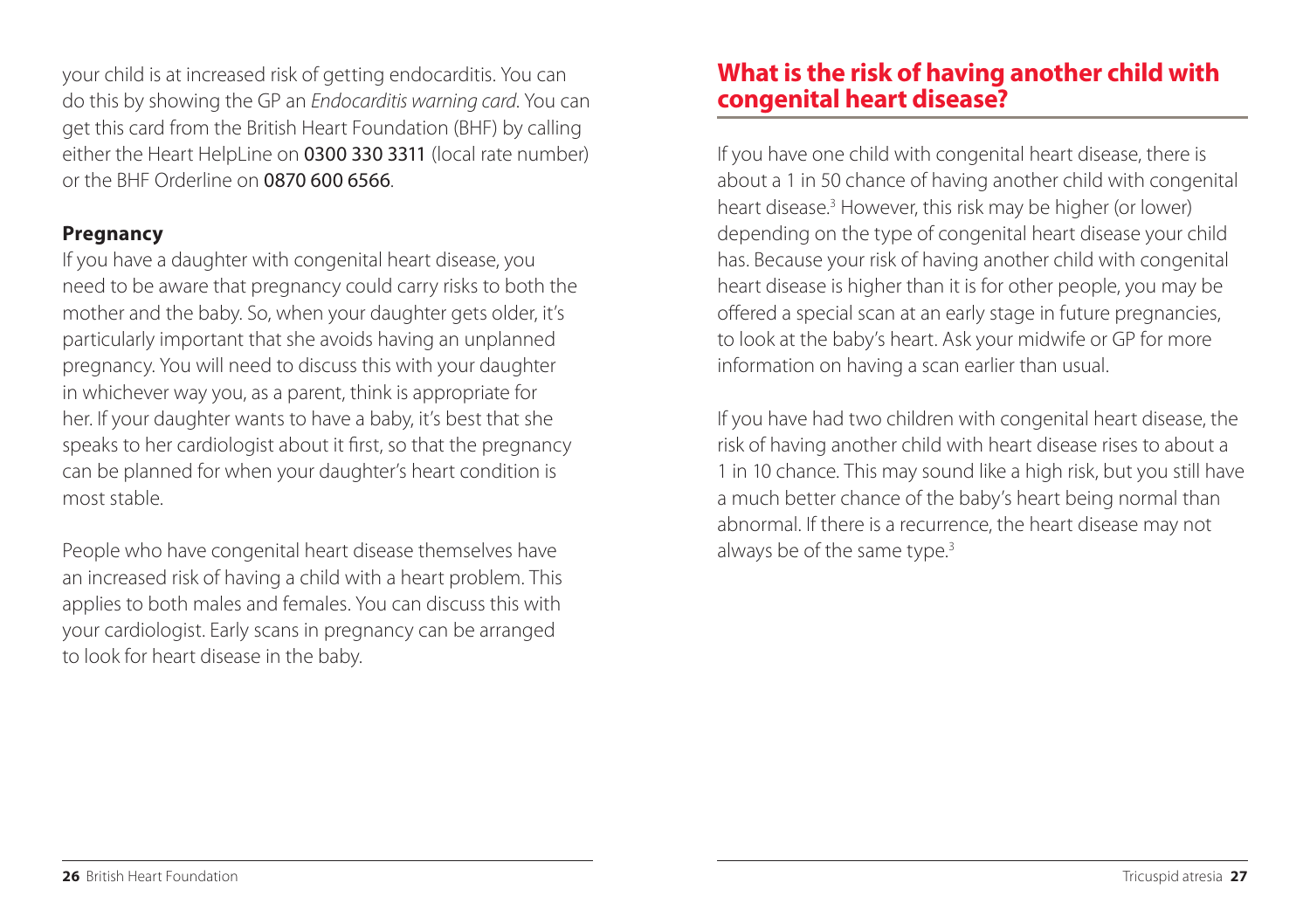# **Support**

The following support groups may be able to offer you further information, advice and support:

#### **Little hearts matter**

11 Greenfield Crescent, Edgbaston, Birmingham, West Midlands, B15 3AU Phone: 0121 455 8982. Website: www.lhm.org.uk

## **Action for Sick Children**

32b Buxton Road, High Lane, Stockport SK6 8BH Phone: 0800 074 4519. Website: www.actionforsickchildren.org

## **Children's Heart Federation**

Level One, 2-4 Great Eastern Street, London EC2A 3NW Phone: 0808 808 5000. Website: www.childrens-heart-fed.org.uk

### **Grown Up Congenital Heart Patients Association**

Saracen's House, 25 St Margaret's Green, Ipswich IP4 2BN Phone: 0800 854759. Website: www.guch.org.uk

#### **www.yheart.net**

A website for young people with heart conditions

# **About the British Heart Foundation**

The British Heart Foundation is the nation's heart charity, saving lives through pioneering research, patient care and vital information.

## **What you can do for us**

We rely on donations to continue our vital work. If you would like to make a donation to the BHF, please ring our Supporter Services team on 0844 847 2787 or contact us through our website at **bhf.org.uk/donate** or send it to us at the address on the back cover.

## **For more information**

#### **British Heart Foundation website** bhf.org.uk

For up-to-date information on heart disease, the BHF and its services.

### **Heart HelpLine**

0300 330 3311 (local rate number) For information and support on anything heart-related.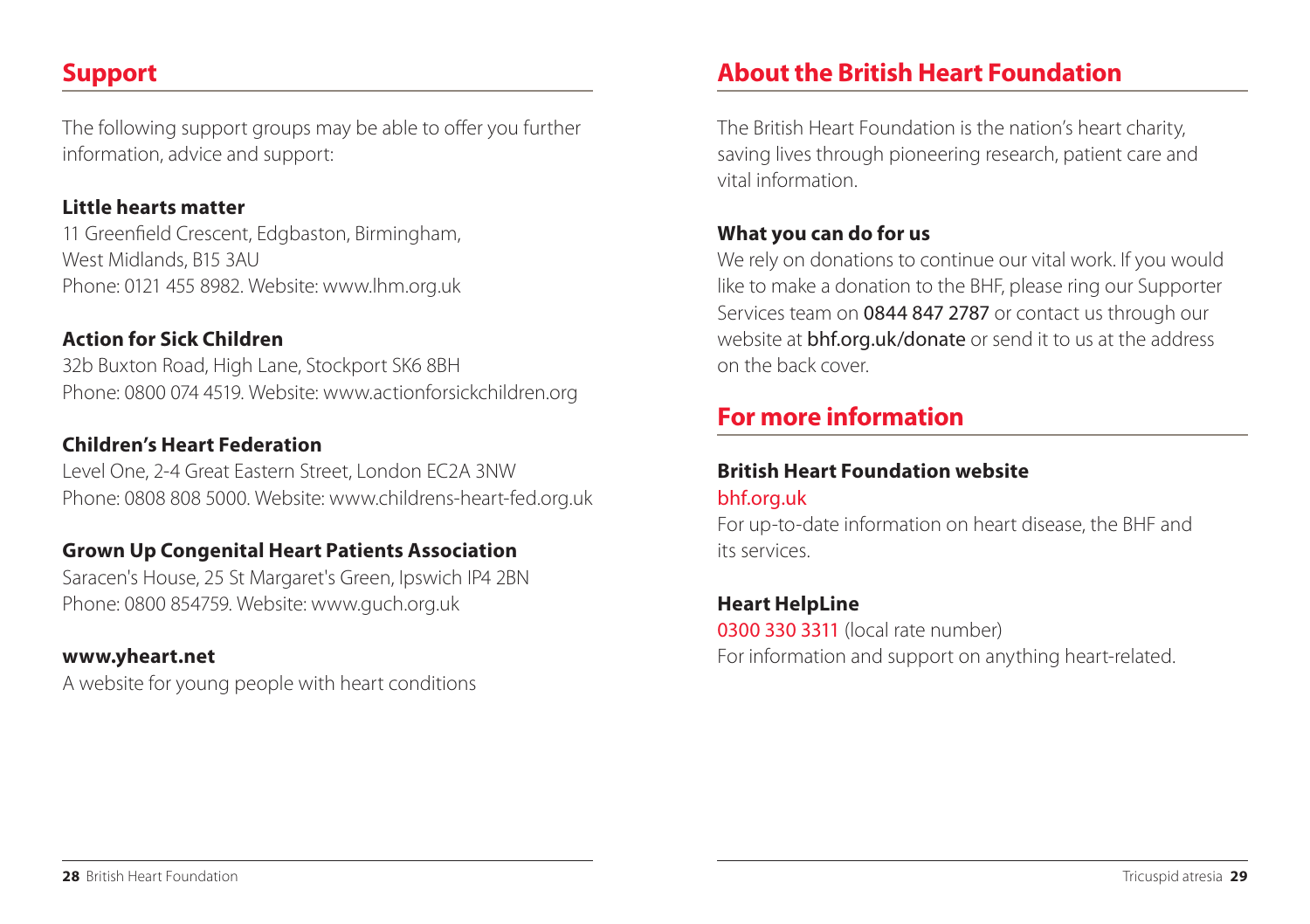## **Other resources**

#### **Understanding your child's heart series**

This booklet is one of the booklets in the *Understanding your child's heart* series. For a full list of the booklets available in this series, see our website bhf.org.uk/congenital or call the Heart HelpLine on 0300 330 3311 (local rate number).

#### **Children with congenital heart disease (DVD)**

Three families share their experiences from diagnosis to treatment, and staff at the Evelina Children's Hospital offer guidance on parents' common concerns.

#### **Operation Fix-it**

A short story book about eight-year-old Tom's experience in hospital for a heart operation. Prepares children for their hospital visit in an interesting and sometimes humorous way.

### **To order any of our resources**

- **•** call the BHF Orderline on 0870 600 6566
- **•** email orderline@bhf.org.uk or
- **•** visit bhf.org.uk/publications

You can also download many of our publications from our website. For information on other BHF booklets and DVDs ask for a copy of the *Our heart health catalogue*.

# **References**

**1.** Petersen S, Peto V, Rayner M. 2003. *Congenital Heart Disease Statistics 2003*. Oxford: British Heart Foundation Health Promotion Research Group. **2.** Specific procedures national data. The congenital heart disease website. London: The Information Centre. Accessed from: www.ccad.org.uk **3.** Gill HR, Splitt M, Sharland GK, Simpson JM. 2003. Patterns of recurrence of congenital heart disease: An analysis of 6,640 consecutive pregnancies evaluated by detailed fetal echocardiography. *Journal of the American College of Cardiology*; 42: 923-9.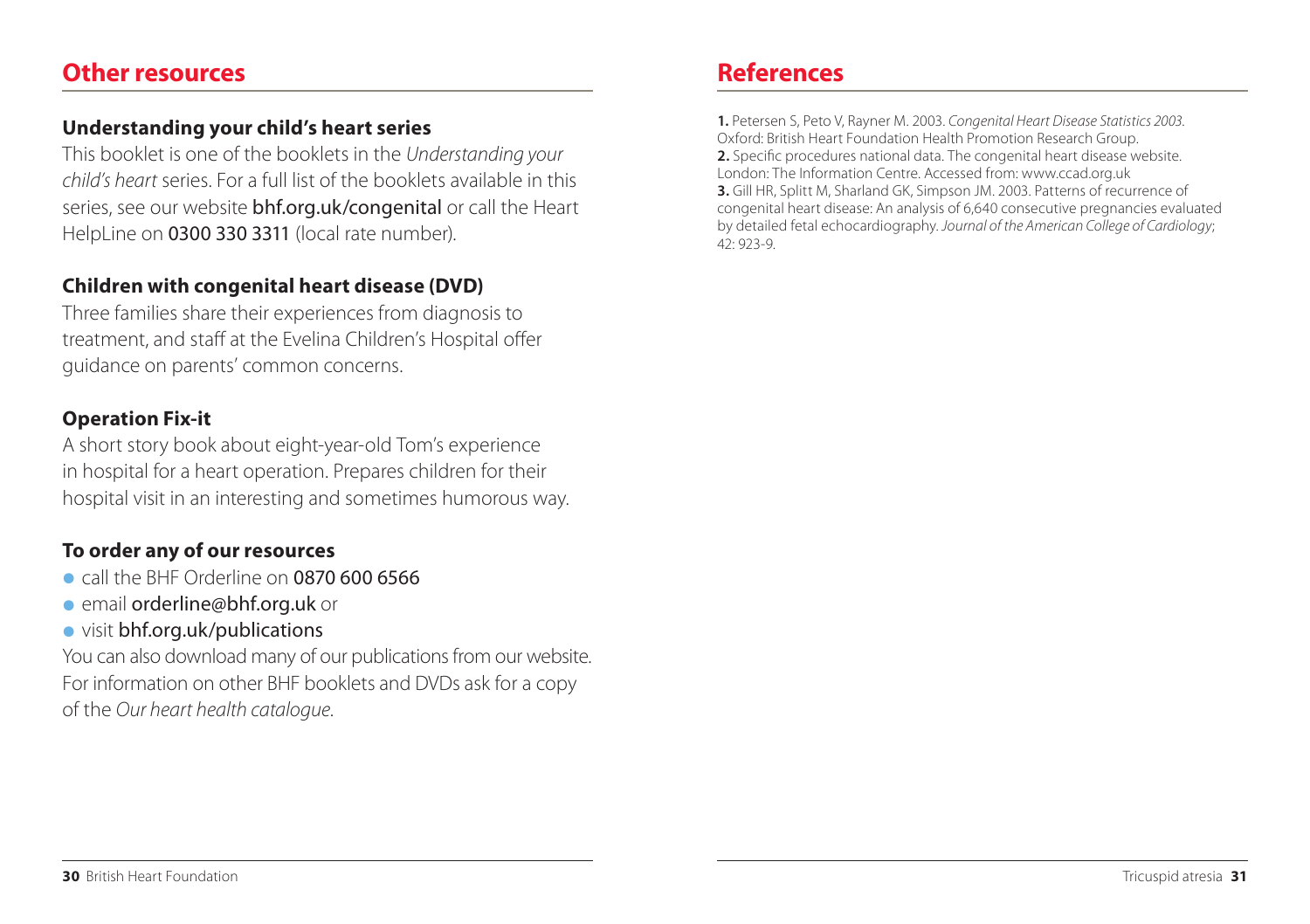## **Contacts**

Use this page to keep contact details of the health professionals who are caring for your child.

| Paediatric cardiologist |  |
|-------------------------|--|
|                         |  |
|                         |  |
|                         |  |
| Paediatric nurse        |  |
|                         |  |
|                         |  |
|                         |  |
| Paediatrician           |  |
|                         |  |
|                         |  |
|                         |  |
| Social worker           |  |
|                         |  |
|                         |  |
| Surgeon                 |  |
|                         |  |
|                         |  |
|                         |  |
| Others                  |  |
|                         |  |
|                         |  |
|                         |  |

# **Hospital visits**

Use this pa;he dates of your hospital visits.

| Date | <b>Time</b> | With | <b>Where</b> |
|------|-------------|------|--------------|
|      |             |      |              |
|      |             |      |              |
|      |             |      |              |
|      |             |      |              |
|      |             |      |              |
|      |             |      |              |
|      |             |      |              |
|      |             |      |              |
|      |             |      |              |
|      |             |      |              |
|      |             |      |              |
|      |             |      |              |
|      |             |      |              |
|      |             |      |              |
|      |             |      |              |
|      |             |      |              |
|      |             |      |              |
|      |             |      |              |
|      |             |      |              |
|      |             |      |              |
|      |             |      |              |
|      |             |      |              |
|      |             |      |              |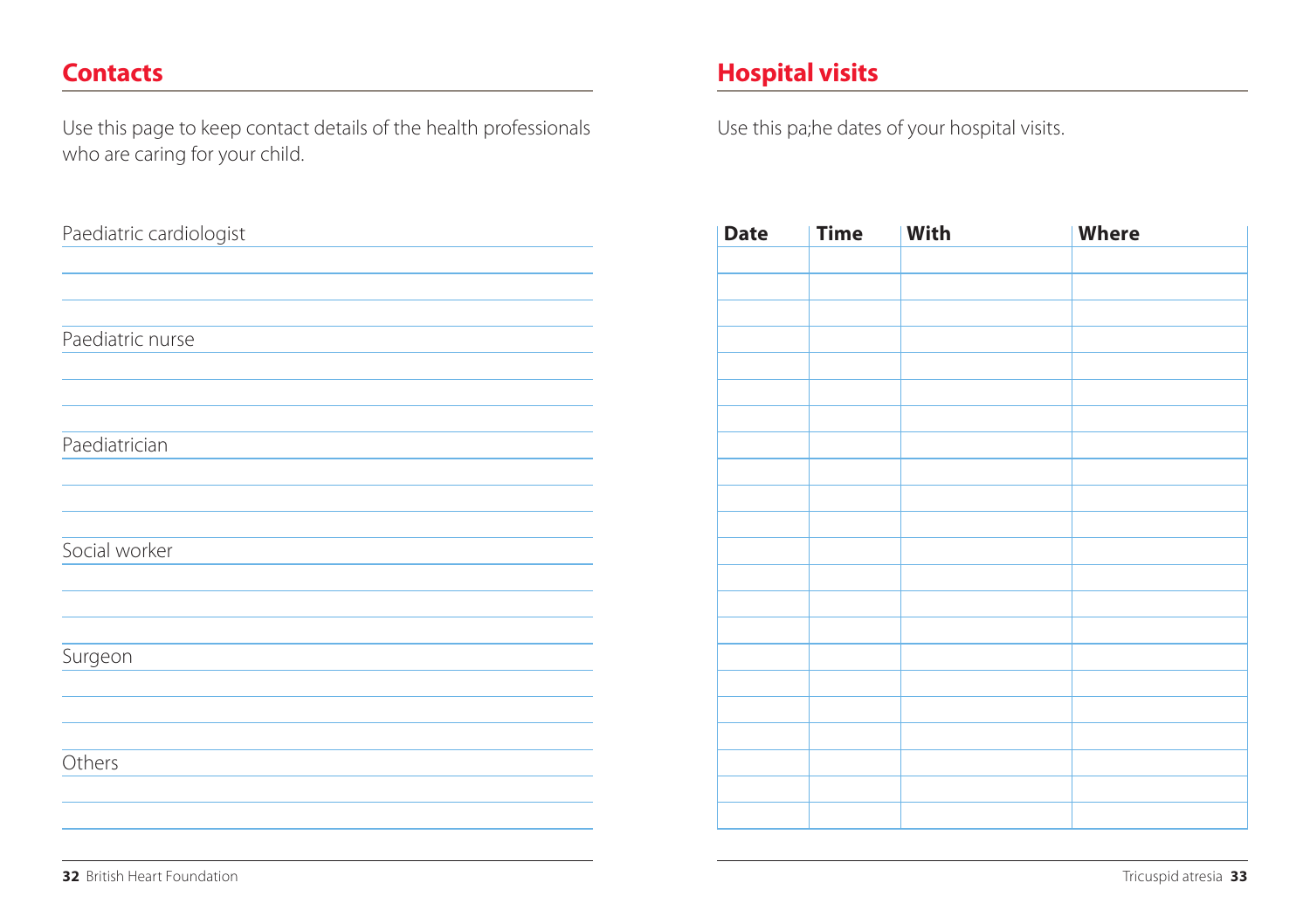| aorta              | The main artery of the heart. It supplies   |
|--------------------|---------------------------------------------|
|                    | oxygen-rich blood to the body.              |
| atrium             | One of the two upper chambers of            |
|                    | the heart.                                  |
| cardiac            | To do with the heart.                       |
| cardiologist       | A consultant specialising in heart disease. |
| coarctation of the | Narrowing of the aorta.                     |
| aorta              |                                             |
| congenital         | From birth.                                 |
| echocardiogram     | An ultrasound scan used to produce          |
|                    | pictures of the heart and blood vessels.    |
| endocarditis       | Infection of the lining of the heart or     |
|                    | its valves.                                 |
| genetic            | To do with the information that is passed   |
|                    | from parents to children through genes      |
|                    | in sperm and eggs.                          |
| heart-lung         | A machine that pumps blood around the       |
| machine            | body while the heart is stopped during      |
|                    | an operation.                               |

| paediatric         | To do with paediatrics – the study of<br>children's diseases. |
|--------------------|---------------------------------------------------------------|
| pulmonary          | To do with the lungs.                                         |
| pulmonary          | When the pulmonary valve is very                              |
| stenosis           | narrow.                                                       |
| septum             | The wall that keeps the right and left                        |
|                    | sides of the heart separate.                                  |
| stenosis           | See pulmonary stenosis.                                       |
| ventricle          | One of the two lower chambers of                              |
|                    | the heart.                                                    |
| ventricular        | To do with the ventricle or ventricles.                       |
|                    | (See above.)                                                  |
| ventricular septal | A hole between the two ventricles of                          |
| defect             | the heart. Also called VSD.                                   |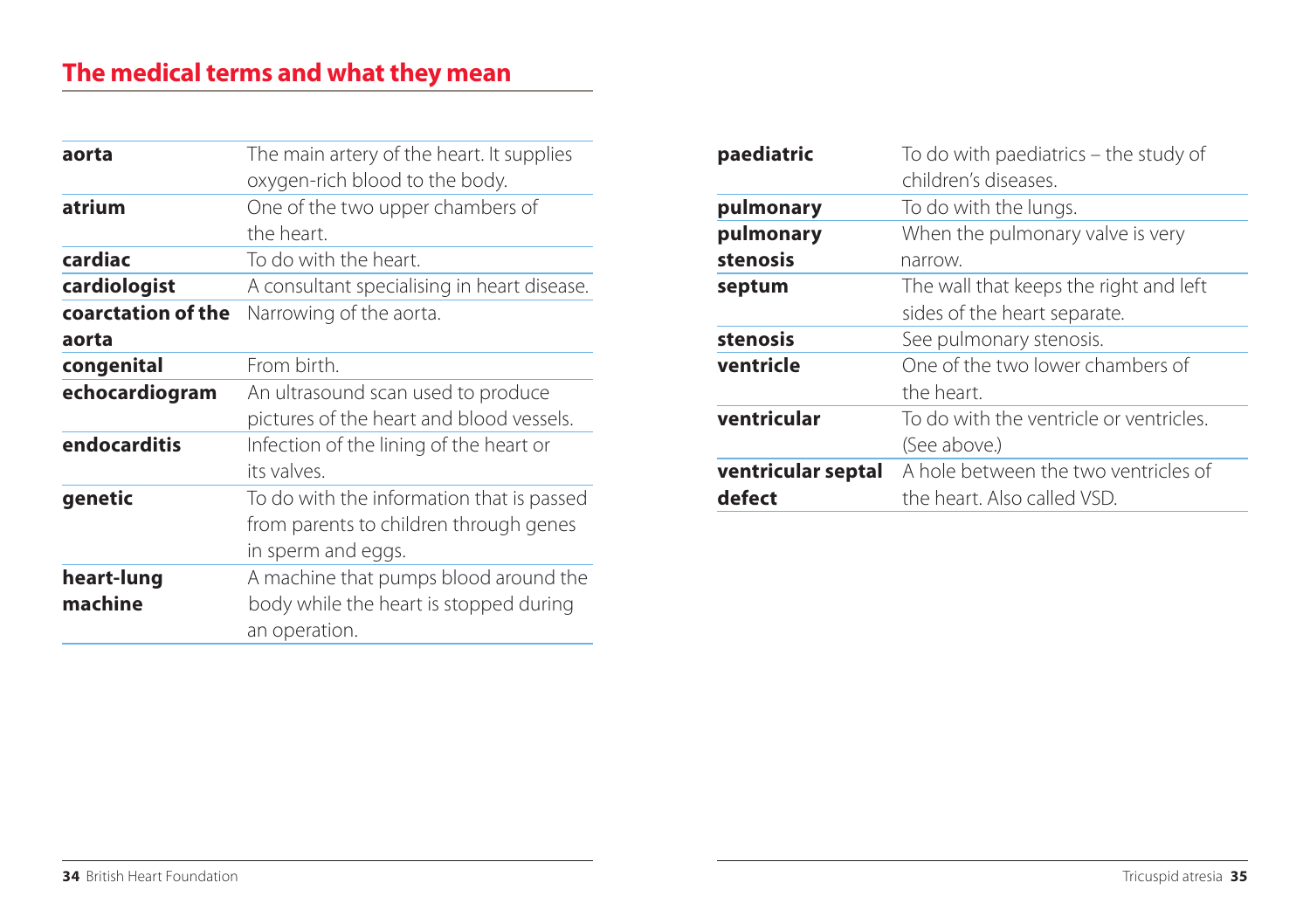# **Index**

| aorta                              | 6,7       |
|------------------------------------|-----------|
| aortic valve                       | 6,7       |
| arterial shunt operation           | 15        |
| atrium                             | 6,7       |
| benefits                           | 23        |
| blueness                           | 12        |
| Carer's Allowance                  | 24        |
| causes of congenital heart disease | 8         |
| cavopulmonary shunt                | 18        |
| centre: specialist centre          | 20, 21    |
| coarctation of the aorta           | 13        |
| congenital heart disease           | 8         |
| diagnosis                          | 13        |
| Disability Living Allowance        | 23        |
| echocardiogram                     | 13        |
| endocarditis                       | 25        |
| fares to hospital                  | 24        |
| finance                            | 22        |
| future                             | 19, 25    |
| heart: how the normal heart works  | 6         |
| infection                          | 25        |
| long term outlook                  | 19        |
| mitral valve                       | 6,7       |
| money                              | 24        |
| normal heart                       | 6         |
| operation                          | $14 - 18$ |

| pregnancy                          | 26        |
|------------------------------------|-----------|
| professionals                      | 20, 21    |
| pulmonary artery                   | 6, 7      |
| pulmonary artery banding           | 14        |
| pulmonary stenosis                 | 13        |
| pulmonary valve                    | 6,7       |
| pulmonary veins                    | 6,7       |
| repair of coarctation of the aorta | 14        |
| risks of surgery                   | 18        |
| septum                             | 6,7       |
| specialist centre                  | 20, 21    |
| specialist team                    | 20, 21    |
| stenosis                           | 13        |
| support groups                     | 28        |
| surgery                            | $14 - 18$ |
| symptoms                           | 12        |
| <b>TCPC</b>                        | 18        |
| team                               | 20, 21    |
| total cavo-pulmonary connection    | 18        |
| travel expenses                    | 24        |
| treatment                          | 14        |
| tricuspid valve                    | 6,7       |
| valves                             | 6,7       |
| ventricle                          | 6,7       |
| ventricular septal defect          | 11        |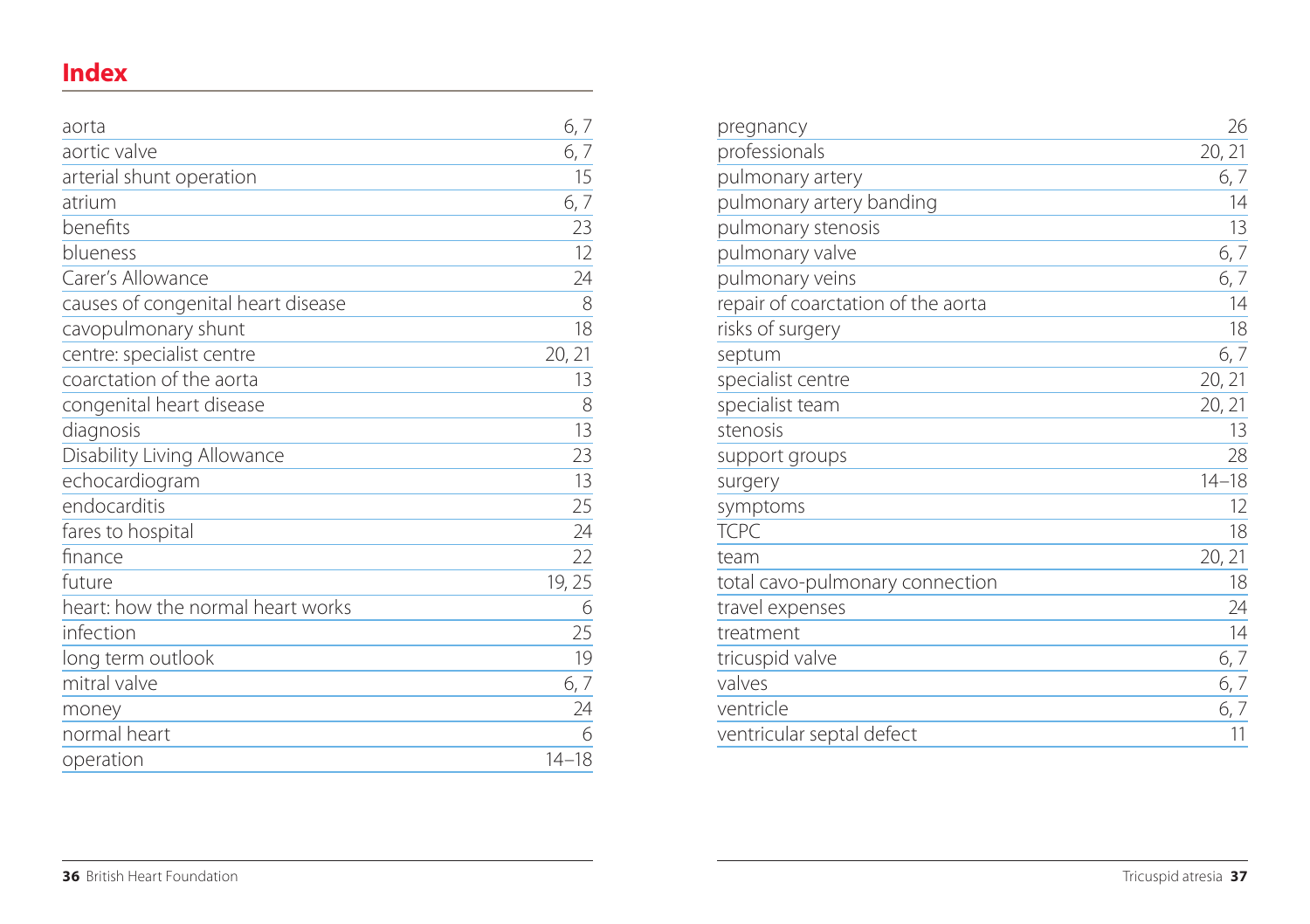

## **Have your say**

We would welcome your comments to help us produce the best information for you. Why not let us know what you think? Contact us through our website at bhf.org.uk/contact Or, write to us at the address on the back cover.

# **Acknowledgements**

The British Heart Foundation would like to thank:

**•** Ms Carole Wingett, Social Worker, Royal Brompton Hospital.

Particular thanks for their work on this series of booklets are due to:

- **•** Dr Gurleen Sharland, Consultant Fetal Cardiologist, Evelina Children's Hospital, Guy's & St Thomas' NHS Foundation Trust
- **•** Dr James Gnanapragasam, Consultant Paediatric Cardiologist, Southampton General Hospital
- **•** Dr John Gibbs, Consultant Paediatric Cardiologist, Leeds General Infirmary.